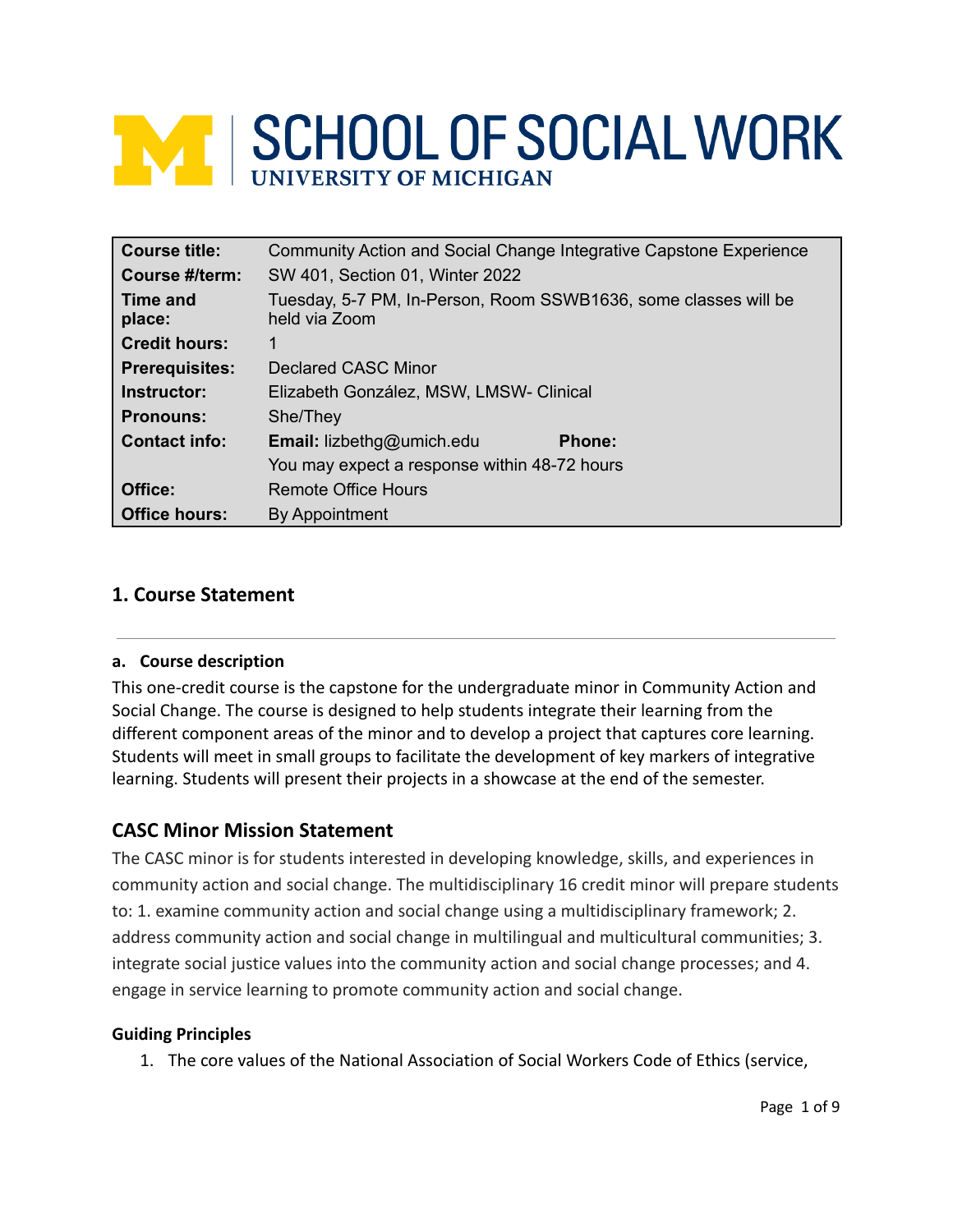social justice, dignity and worth of the person, importance of human relationships, integrity, and competence) frames our interactions with students inside and outside the classroom.

- 2. PODS: Privilege, Oppression, Diversity, and Social Justice are taught to similar degrees in every class.
- 3. We represent Social Work both the school and the profession in our interactions with students, including academic and career advice.
- 4. We strive to respond appropriately to student inquiries in a timely and personally engaging manner.
- 5. We structure courses with student participation in mind throughout the term, notably by some conversation about ground rules at the start of the term and some identifiable closure activity at the end.
- 6. We see curricular and co-curricular opportunities as intersecting and complementary.
- 7. We seek to find opportunities for high touch, high impact work with students.

# **Capstone Goals**

- 1. Develop a framework for integrating their social justice learning, both in and out of the classroom.
- 2. Explore their roles as learners, leaders, and professionals and become prepared to speak fluently about their work and experiences, roles played in fieldwork, and as agents for social change.
- 3. Identify, explore and link knowledge and skills across educational, professional, and personal experiences.
- 4. Demonstrate basic skills for integrative learning, generative interviewing, appreciative inquiry, giving and receiving professional feedback, and personal reflection.
- 5. Reflect on how social justice principles and processes are reflected in their work and how this can be strengthened.
- 6. Develop meaningful relationships with student peers, capstone instructors, and other mentors who can be utilized as sources of inspiration and support.
- 7. Create or further develop an artifact that synthesizes their social justice experiences, learning and future goals. Students will present this at a showcase at the end of the course.

## **Four Curricular Themes**

1. **Multiculturalism and Diversity issues** will be explored as students identify self-knowledge and skills for regularly monitoring their practice within the context of their work. The PODS (Privilege, Oppression, Diversity, and Social Justice) lens will be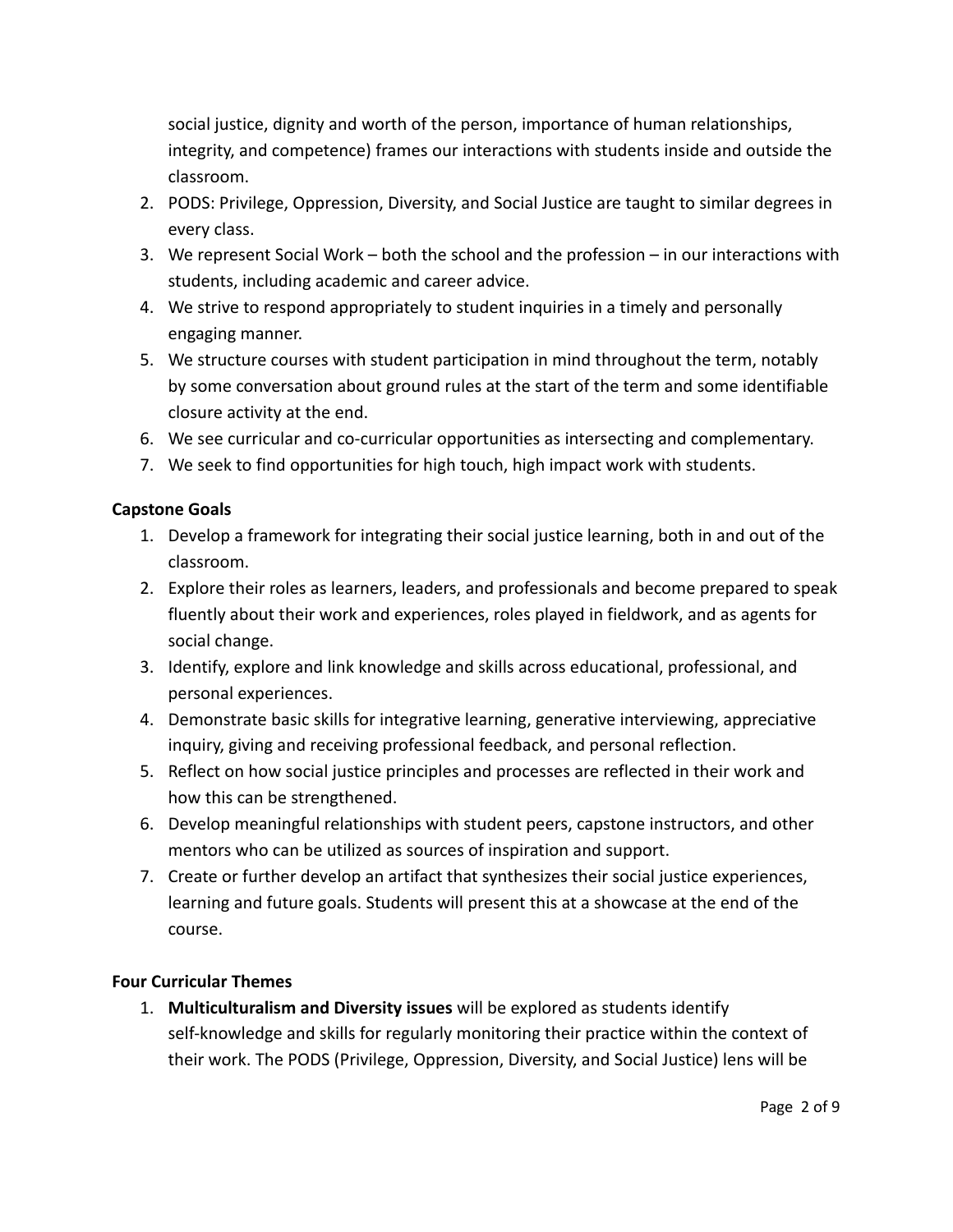applied to practice situations and students will have an opportunity to discuss relevant field issues related to the diversity dimensions (ability, age, culture, economic class, ethnicity, family structure, gender identity, gender expression, race, religion, sex, and sexual orientation).

- 2. **Social Justice and Social Change issues** will be addressed by helping students to critically assess their commitment to and skills for enacting change towards social justice goals. The role of the social worker will be discussed as reflected by their individual experiences and reflection.
- 3. **Promotion, Prevention, Treatment, and Rehabilitation** approaches will be addressed within the context of the student's orientation to practice. Small group discussions will allow the student to discuss, review, compare, and contrast alternative approaches and frameworks while reflecting on their individual work and experiences.
- 4. **Behavioral and Social Science research approaches** will be addressed within the context of the student's orientation and method. Small group discussions will allow the student to discuss, review, compare, and contrast alternative approaches and frameworks while reflecting on their individual work and experiences.

# **Accommodations for students with disabilities**

If you need an accommodation for a disability, please let me know as soon as possible. Many aspects of this course, the assignments, the in-class activities, and teaching methods can be modified to facilitate your participation and progress throughout the semester. I will make every effort to use the resources available to us, such as those offered by the Services for Students with Disabilities office and the [Knox Adaptive Technology](https://its.umich.edu/computing/accessible-computing/atcs) Computing Site. If you choose to disclose your disability, I will (to the extent permitted by law) treat that information as private and confidential. For more information and resources, please contact the Services for Students with Disabilities office at G664 Haven Hall, (734) 7633000 or go to <https://ssd.umich.edu/>

## **Health and Wellness Services**

Health and wellness encompass situations or circumstances that may impede your success within the program. The Office of Student Services offers health and wellness services that are directed to the MSW student body. Feel free to visit the [SSW Health and Safety website](https://ssw.umich.edu/student-life/health-safety) regarding any health, mental health or wellness issue. This could include the need for advocacy, referrals to university or community resources, financial resources, and counseling.

#### **Dependent Care Resources**

For students with child, parenting, or elder care responsibilities, feel free to consult the **[Student](http://www.cew.umich.edu/advocacy-initiatives/students-with-children/)** [Caregivers website](http://www.cew.umich.edu/advocacy-initiatives/students-with-children/). This site is dedicated to the needs of UM students who balance parenting,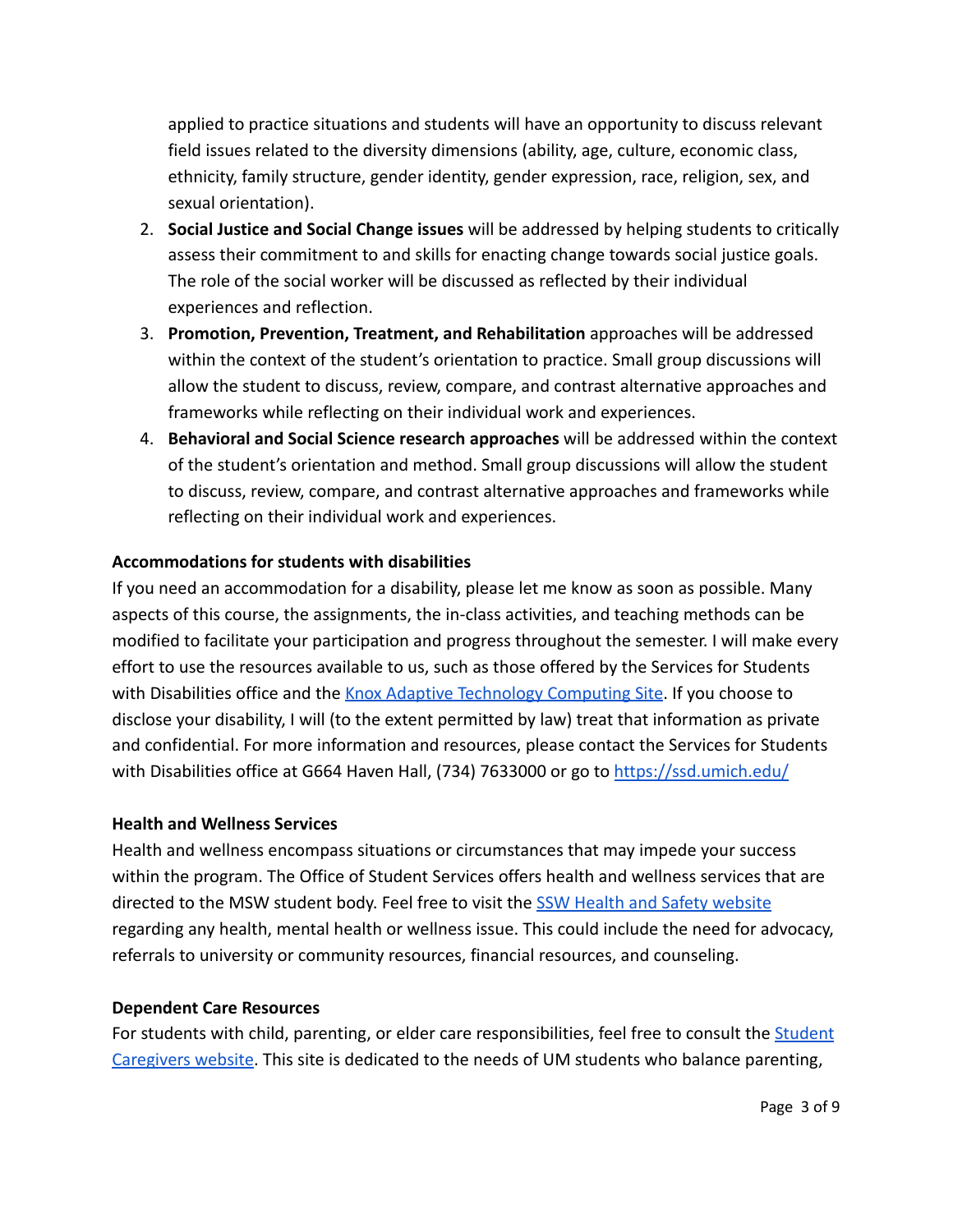elder care, school, and work. Resources include childcare, financial assistance, social support, housing, and health care information. The website was created by the former Committee on Student Parent Issues (COSPI). For additional information, please visit the Work-Life Resource Center <http://www.hr.umich.edu/worklife/> and the UM Child Care Resources <http://www.hr.umich.edu/childcare/>

## **Religious Observances**

Please notify me if religious observances conflict with class attendance, community participation, or due dates for assignments so that we can make appropriate arrangements.

## **Student Code of Academic and Professional Conduct**

All students should be familiar with the Student Code for Academic and Professional Conduct <https://ssw.umich.edu/msw-student-guide> which holds our students to the highest standards of academic and professional conduct. Unacceptable academic behavior refers to actions or behaviors that are contrary to maintaining the highest standards in course work and includes such actions as cheating, plagiarism, falsification of data, aiding and abetting dishonesty and impairment. Any suspected situations of academic misconduct will be discussed with the student and then reported to the Associate Dean for Academic Programs.

#### **Inclusivity Policy**

Social and economic justice is one of the key themes of social work practice, research, and education. As a social work community, we must encourage each other to critically examine issues related to power, privilege, and oppression. As a result, there will be class discussions, activities, or assignments that may be difficult or challenging. In order to have the most supportive environment possible, we must all commit ourselves to fostering an inclusive, anti-oppressive space in which each person takes responsibility for their own language, actions and interactions. It is important that we actively listen to each other about how our words and actions are affecting one another and the learning environment, knowing the impact is more important than intent. It can be difficult to navigate the dual priorities of supporting authentic free speech and holding active regard for one another being open to diverse perspectives and ideas. I recognize that microaggressions happen (by all of us, to all of us); however, overt slurs in relation to race, sex, age, ethnicity, gender identity, gender expression, sexual orientation, religion or world view, immigration status, size, nationality, dis/ability status, marital status, political affiliation, or any other identities, will be addressed directly. Throughout the course, we will negotiate other guidelines about class discussions. Please bring your best selves to our classroom space.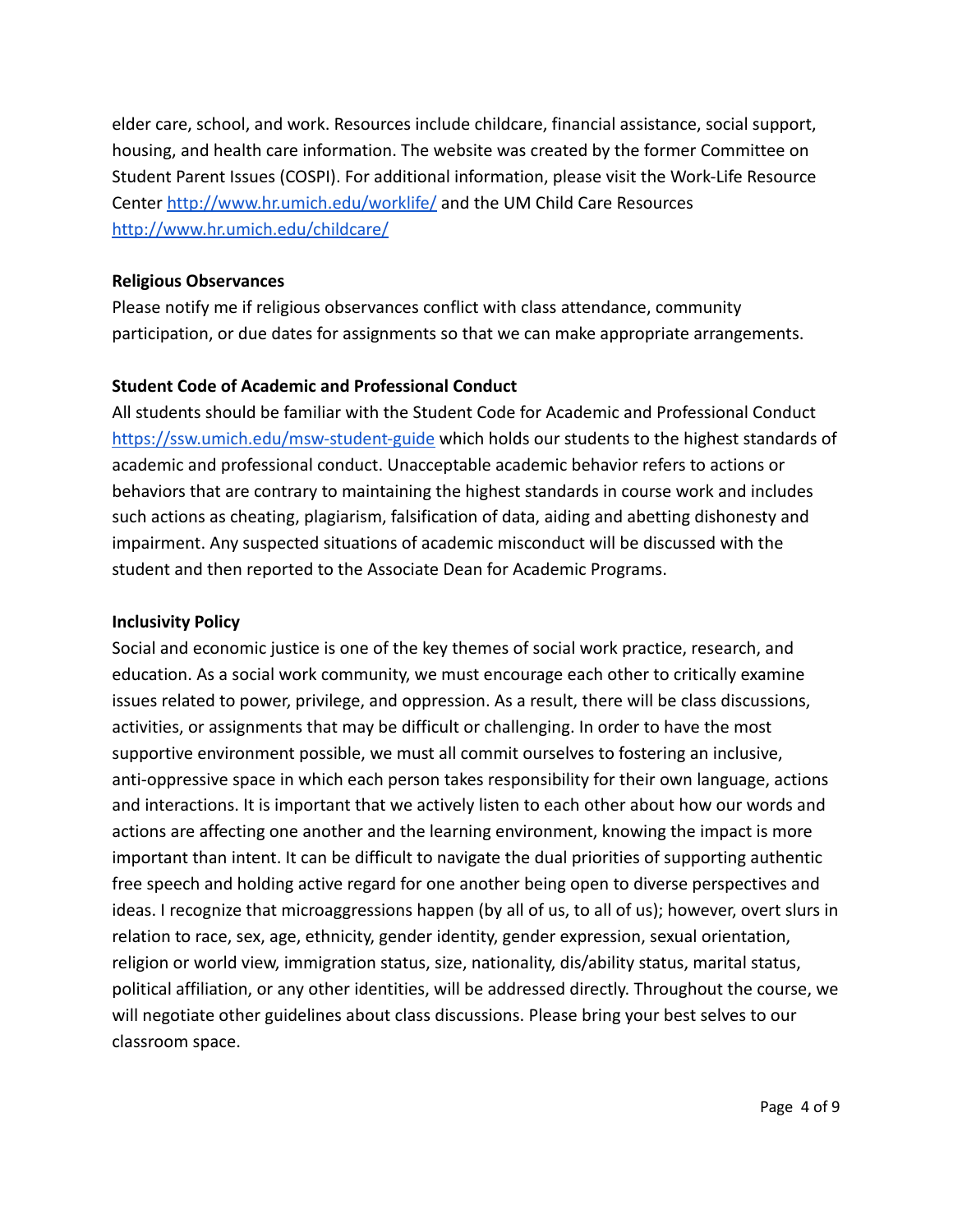# **Proper use of names and pronouns**

All students will be referred to by the names and pronouns they use (e.g., she, they, ze, he). If you have a name that differs from the one that appears on the roster, please inform the instructor before the second class period so that they use your correct name and pronouns. *Students can designate their personal pronouns on the class roster via Wolverine Access:* Student Business > Campus Personal Information > Gender Identity.

# **2. Class Requirements**

## **a. Text and class materials**

## *Required purchases (or loan from Library System)*

● Tawana Petty (2018), Towards Humanity: Shifting the Culture of Anti-Racism Organizing

## *Guidelines for readings*

- Readings are assigned and posted on Canvas. Articles can be found under "files" and also linked to course "pages."
- Readings will be discussed in class, unless otherwise noted. Students should come to class prepared to engage in discussion based on the course readings.

## **b. Class schedule**

Please review the course schedule at the end of this document. Review the "page" feature on Canvas for a breakdown of learning objectives, competencies, questions, concepts, readings, and assignment due dates.

| <b>Course</b>   | <b>Class</b> | <b>Course Theme</b>                                                 |  |
|-----------------|--------------|---------------------------------------------------------------------|--|
| <b>Schedule</b> | Date         |                                                                     |  |
| Session 1       | 01/11/22     | My Story as a Change Agent: Core Values and Philosophy Statement    |  |
|                 |              | (200M)                                                              |  |
| Session 2       | 01/18/22     | Fostering Critical Consciousness and Self-Awareness<br>(TBD)        |  |
| Session 3       | 01/25/22     | Exploring Core Concepts in CASC (Out of Class Discussion Group)     |  |
| Session 4       | 02/01/22     | Applications of Social Change: Concepts, Frameworks, and Strategies |  |
|                 |              | (TBD)                                                               |  |
| Session 5       | 02/08/22     | Self-Inquiry through Interview (Out of Class Discussion Group)      |  |
| Session 6       | 02/15/22     | Learning from Alumni: Social Justice in the Real World (ZOOM)       |  |
| Session 7       | 02/22/22     | Artifact Showcase (ZOOM)                                            |  |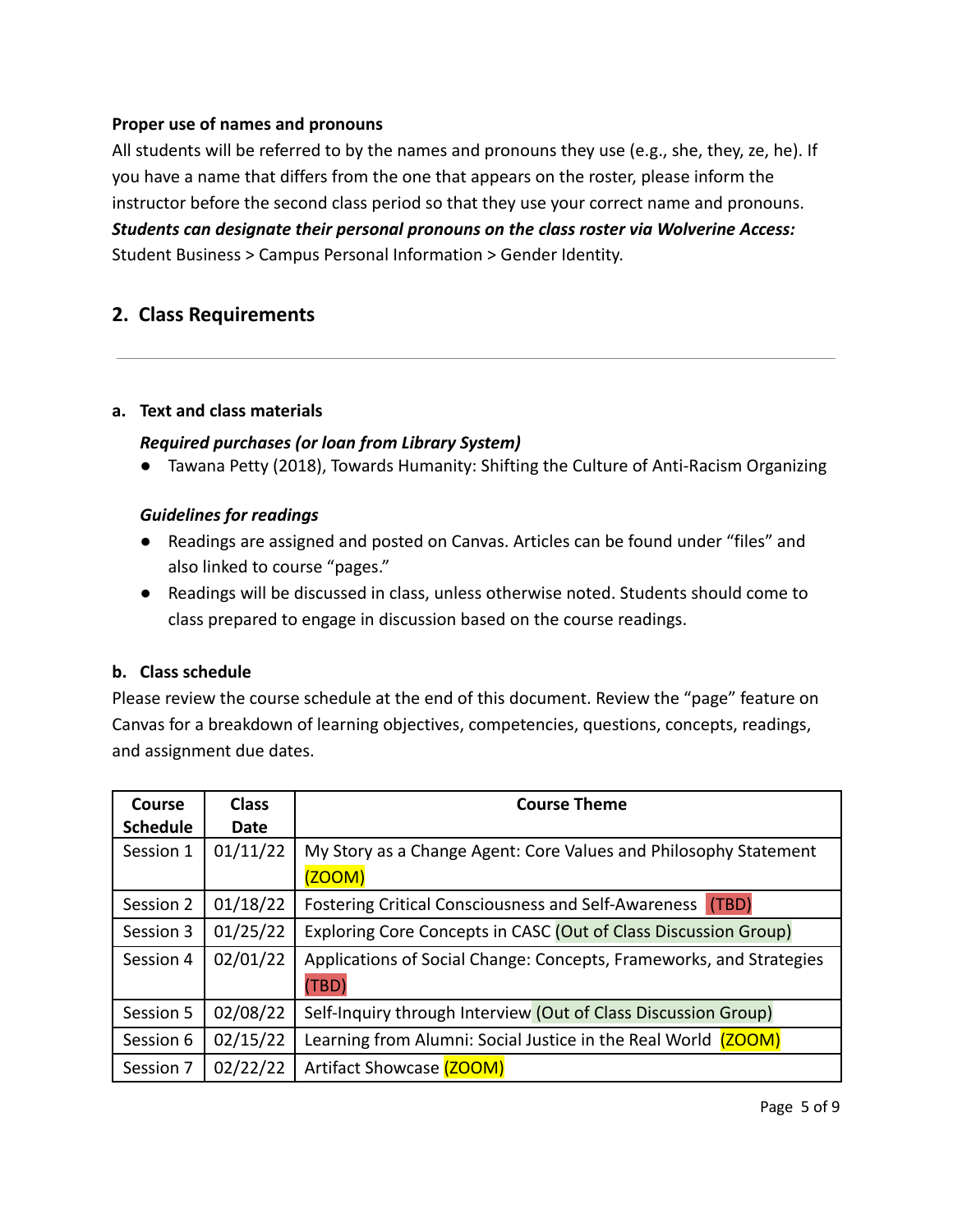# **c. Assignments**

Assignment grading rubrics for each assignment as well its point or percentage value for the overall course grade can be found on Canvas. Below is an abbreviated overview of what to expect for assignment requirements for the term.

| <b>Assignment</b>                            | Date & Time Due     | Percent of overall grade |
|----------------------------------------------|---------------------|--------------------------|
| Pre-Course Survey                            | 01/14/22 by 11:59pm | 5%                       |
| Philosophy Statement & Three Key             | 01/17/22 by 11:59pm | 15%                      |
| Learning Experiences                         |                     |                          |
| <b>Book Club Reflection</b>                  | 01/31/22 by 11:59pm | 10%                      |
| <b>Artifact Reflection &amp; Description</b> | 02/07/22 by 11:59pm | 10%                      |
| Generative Interview Worksheet               | 02/14/22 by 11:59pm | 10%                      |
| Completed Artifact & Showcase                | 02/22/22 by 11:59pm | 15%                      |
| Attendance & Participation                   | 02/22/22 by 11:59pm | 15%                      |
| <b>Final Paper</b>                           | 03/11/22 by 11:59pm | 20%                      |

# **d. Attendance and class participation**

This is a social work class that subscribes to the School's [Policy on Class Attendance](https://ssw.umich.edu/msw-student-guide/section/1.09.00/17/policy-on-class-attendance). Class attendance and active participation (large and small group discussion, individual reflection, oral participation, etc.) account for 15% of your overall grade. Participation through student-student and instructor-student interactions are important considerations for optimal performance. In accordance with university wide Michigan time policy, class will begin promptly at 5PM, and will conclude at 6:50PM

Excessive absences, as determined by the instructor, may result in a reduction in grade or a failing grade, and will be brought to the attention of the student.

While attendance is not always a part of a course grade, due to the nature of many course assignments, in-class skill building activities and group projects, if a student fails to attend most class sessions, the student may be asked by the course instructor to withdraw from the course. Please bear in mind the following considerations regarding course policies for attendance and participation:

- Be present at the beginning of class when attendance is recorded and remain for the duration of class.
- The instructor reserves the right to deduct 3% from the students' final grade per unexcused absence; **more than 1 unexcused absences** will result in course failure. This policy is subject to alteration in the event of severe illness (self and family), recent death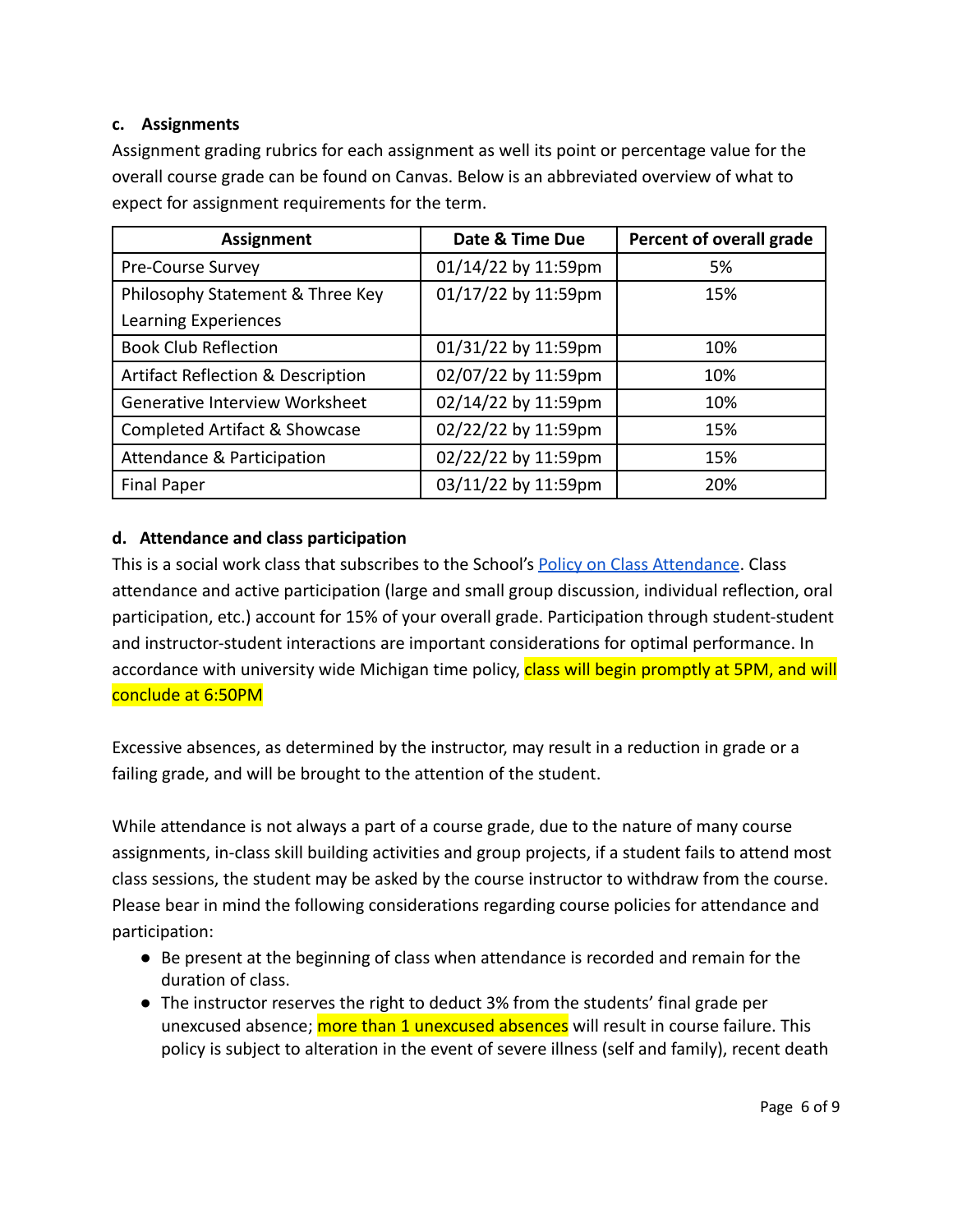in family, or other related circumstances. Should any such circumstance occur, a request for modification of attendance policy must be discussed with the instructor.

- The instructor must be informed of absence within 24 hours of an unexpected absence resulting from an emergency.
- Students are expected to engage in active course participation; comments and questions directed to the instructor and peers.

## **e. Grading**

Please refer to the links below for additional information about course grading policy:

- [Grades in Academic Courses and in Field Instruction](https://ssw.umich.edu/msw-student-guide/chapter/1.07/grades-in-academic-courses-and-in-field-education)
- [Student Grievance procedures](https://ssw.umich.edu/msw-student-guide/chapter/1.13/student-grievances)
- [Policy for grading in special circumstances](https://ssw.umich.edu/msw-student-guide/section/1.08.01/15/grades-for-special-circumstances)

## *Late assignments*

Late assignments will undergo a one point deduction for each day past the assignment deadline. My policy for late assignments, requests for extension, and rescheduled presentations will only be considered for dire and unusual circumstances.

# *Grading scale (by percentage)*

| $A - 90 - 93$ | A 94-100 |               |
|---------------|----------|---------------|
| $B - 80 - 83$ | B 84-86  | $B + 87 - 89$ |
| $C - 70 - 73$ | C 74-76  | $C+77-79$     |
| $D - 60 - 63$ | D 64-66  | $D+67-69$     |

# **f. Class Recording and Course Materials**

Audio and video recording of in-class lectures and discussions is prohibited without the advance written permission of the instructor. Students with an approved accommodation from the Office of Services for Students with Disabilities permitting the recording of class meetings must present documentation to the instructor in advance of any recording being done. The instructor reserves the right to disallow recording for a portion of any class time where privacy is a special concern. If the instructor chooses to record a class, they will decide which classes, if any, are recorded, what portion of each class is recorded, and whether a recording is made available on the course management website. On days when classes are recorded, students will be notified a recording is occurring. Class recordings and course materials may not be reproduced, sold, published or distributed to others, in whole or in part, without the written consent of the